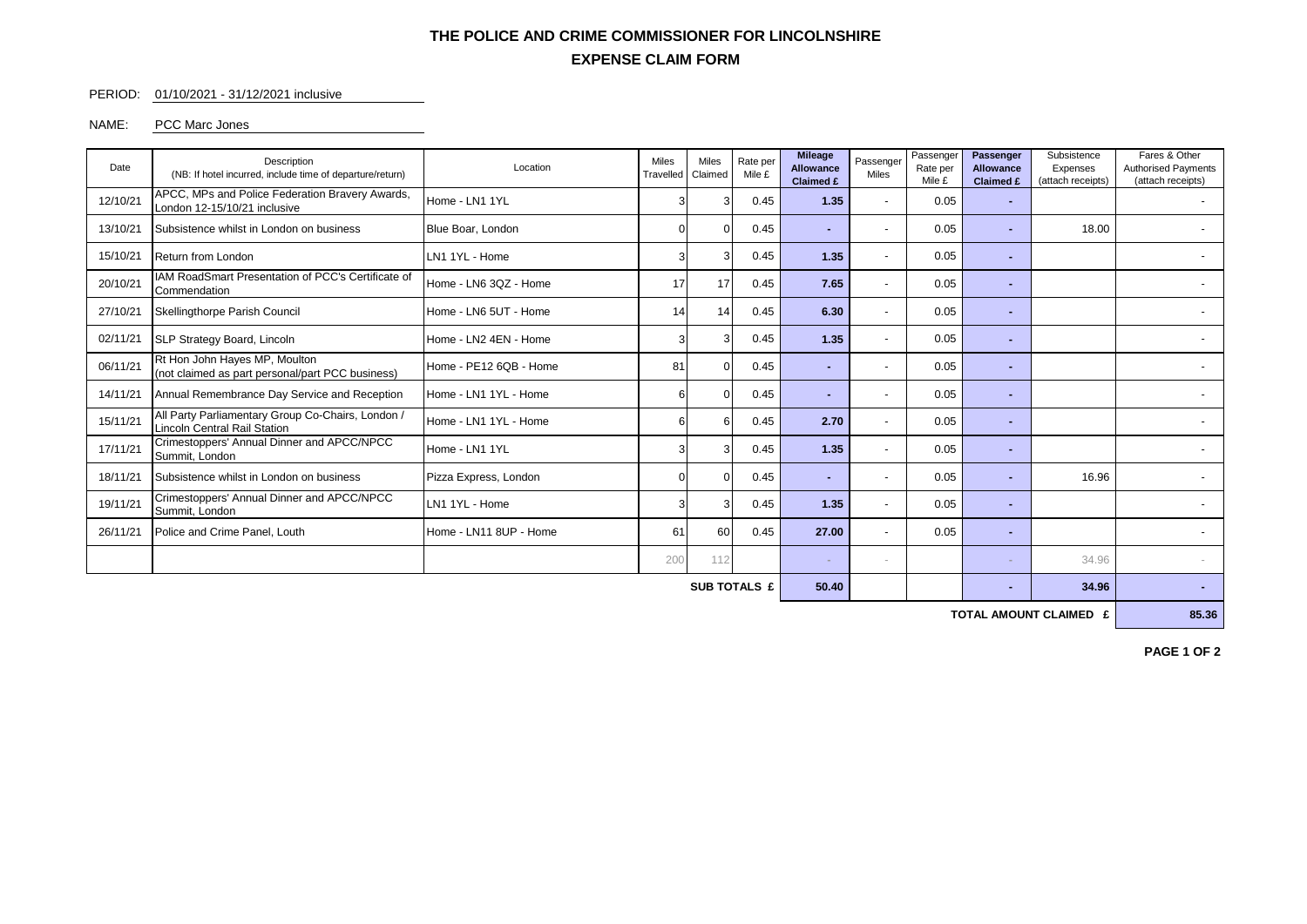### **EXPENSE CLAIM FORM THE POLICE AND CRIME COMMISSIONER FOR LINCOLNSHIRE**

#### PERIOD: 01/10/2021 - 31/12/2021 inclusive

NAME: PCC Marc Jones

| Date                | Description<br>(NB: If hotel incurred, include time of departure/return)       | Location               | Miles<br>Travelled | <b>Miles</b><br>Claimed | Rate per<br>Mile £ | <b>Mileage</b><br><b>Allowance</b><br>Claimed £ | Passenger<br><b>Miles</b> | Passenger<br>Rate per<br>Mile £ | Passenger<br><b>Allowance</b><br>Claimed £ | Subsistence<br>Expenses<br>(attach receipts) | Fares & Other<br><b>Authorised Payments</b><br>(attach receipts) |  |
|---------------------|--------------------------------------------------------------------------------|------------------------|--------------------|-------------------------|--------------------|-------------------------------------------------|---------------------------|---------------------------------|--------------------------------------------|----------------------------------------------|------------------------------------------------------------------|--|
|                     | c/f from Page 1                                                                |                        | 200                | 112                     | 0.45               | 50.40                                           | $\overline{a}$            | 0.05                            | $\sim$                                     | 34.96                                        | $\sim$                                                           |  |
| 01/12/21            | Ambulance Summit, Lincoln                                                      | Home - LN6 7QY - Home  | 16                 | 13                      | 0.45               | 5.85                                            | $\sim$                    | 0.05                            | н.                                         |                                              | $\overline{\phantom{a}}$                                         |  |
| 02/12/21            | Lincoln College Awards Ceremony                                                | Home - LN2 5HQ - Home  |                    | ี                       | 0.45               | 2.70                                            | $\sim$                    | 0.05                            | ۰.                                         |                                              | $\overline{\phantom{a}}$                                         |  |
| 09/12/21            | Funeral of Cllr Bob Adams, Former Leader of South<br>Kesteven District Council | Parking in Grantham    |                    |                         | 0.45               | ж.                                              | $\sim$                    | 0.05                            | $\sim$                                     |                                              | 3.50                                                             |  |
| 15/12/21            | Official Opening of Arthur Troop Training Centre,<br><b>Skegness</b>           | Home - PE25 1BJ - Home | 81                 | 80                      | 0.45               | 36.00                                           | $\overline{\phantom{a}}$  | 0.05                            | ٠                                          |                                              | $\overline{\phantom{a}}$                                         |  |
|                     | 0.45                                                                           |                        |                    |                         |                    | $\sim$                                          |                           | 0.05                            | ×.                                         |                                              |                                                                  |  |
|                     |                                                                                |                        |                    | 0.45                    |                    | ж.                                              |                           | 0.05                            | н.                                         |                                              |                                                                  |  |
|                     |                                                                                |                        |                    |                         |                    | ж.                                              |                           | 0.05                            | $\sim$                                     |                                              |                                                                  |  |
|                     |                                                                                |                        |                    |                         | 0.45               | ж.                                              |                           | 0.05                            | ٠                                          |                                              |                                                                  |  |
|                     |                                                                                |                        |                    |                         | 0.45               | ж.                                              |                           | 0.05                            | ×.                                         |                                              |                                                                  |  |
|                     |                                                                                |                        |                    |                         | 0.45               | ×.                                              |                           | 0.05                            | ж.                                         |                                              |                                                                  |  |
|                     |                                                                                |                        |                    |                         | 0.45               | ۰.                                              |                           | 0.05                            | ٠                                          |                                              |                                                                  |  |
|                     |                                                                                |                        |                    |                         | 0.45               | <b>м.</b>                                       |                           | 0.05                            | $\sim$                                     |                                              |                                                                  |  |
|                     |                                                                                |                        | 303                | 211                     |                    | <b>COL</b>                                      | $\sim$                    |                                 | ×.                                         | 34.96                                        | 3.50                                                             |  |
| <b>SUB TOTALS £</b> |                                                                                |                        |                    |                         |                    |                                                 |                           |                                 | ٠                                          | 34.96                                        | 3.50                                                             |  |

**TOTAL AMOUNT CLAIMED £** 133.41

**PAGE 2 OF 2**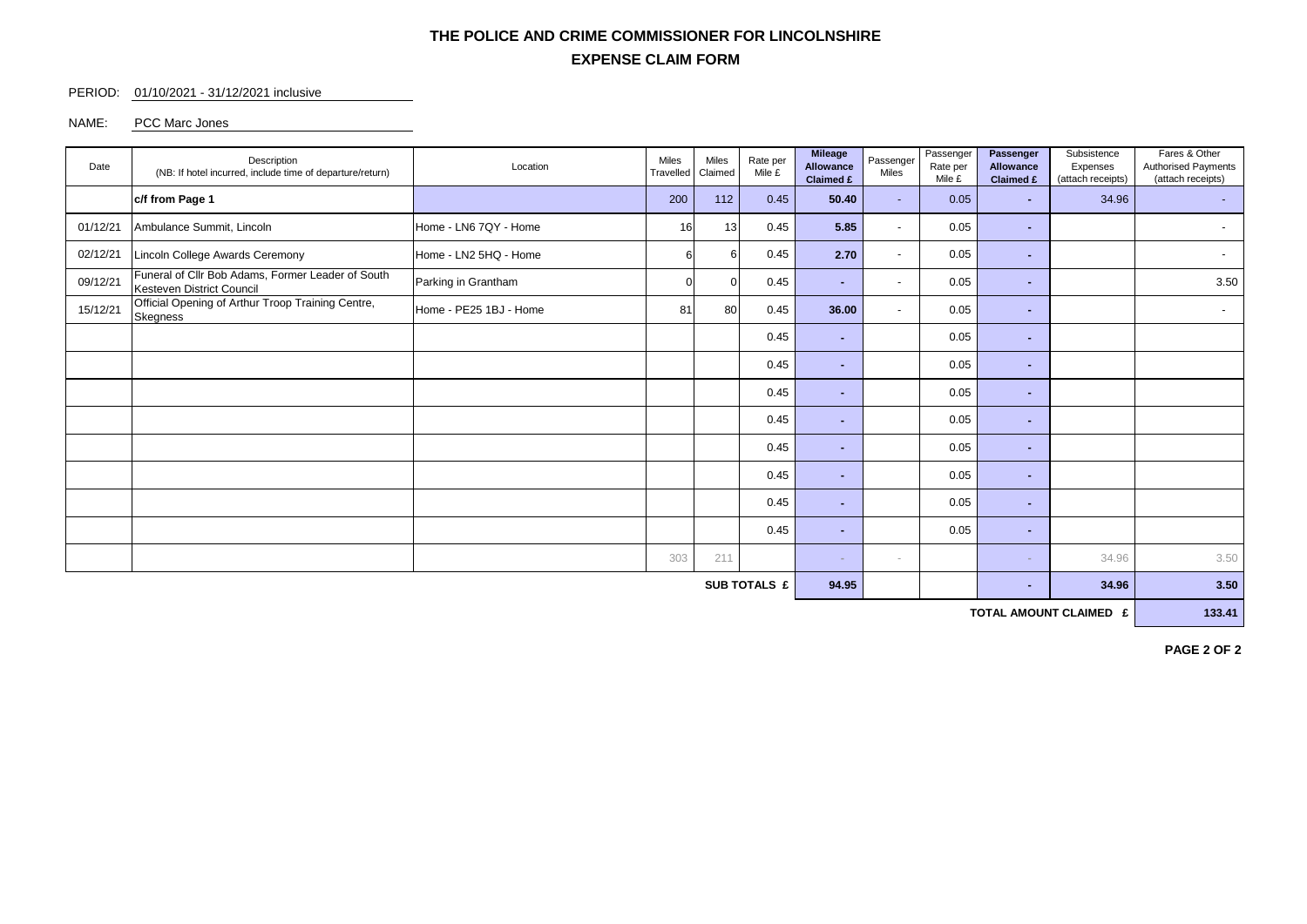# **PCC Marc Jones - Travel Bookings**

| <b>Booking</b> | Date of       |      |                                |                 | Travel                                              | Reimbursed   |        |  |                     |        |
|----------------|---------------|------|--------------------------------|-----------------|-----------------------------------------------------|--------------|--------|--|---------------------|--------|
| <b>Date</b>    | <b>Travel</b> |      | <b>Type Description</b>        | <b>Provider</b> | <b>Purpose of Journey</b>                           | <b>Class</b> | to PCC |  | <b>Cost to OPCC</b> |        |
|                |               |      |                                |                 | APPC/APPG/NPCC/Police Federation Bravery            |              |        |  |                     |        |
|                |               |      |                                |                 | Awards Dinner & Dinner with Chief of Defence Staff, |              |        |  |                     |        |
| 08/10/2021     | 12/10/2021    | Rail | Lincoln LCN - London KX Return | LNER            | London                                              | Std          |        |  |                     | 163.00 |
|                |               |      |                                |                 | APCC/NPCC Policing Summit & Crimestoppers           |              |        |  |                     |        |
| 11/11/2021     | 17/11/2021    | Rail | Lincoln LCN - London KX Return | ∟NER            | Annual Dinner, London                               | Std          |        |  |                     | 163.00 |